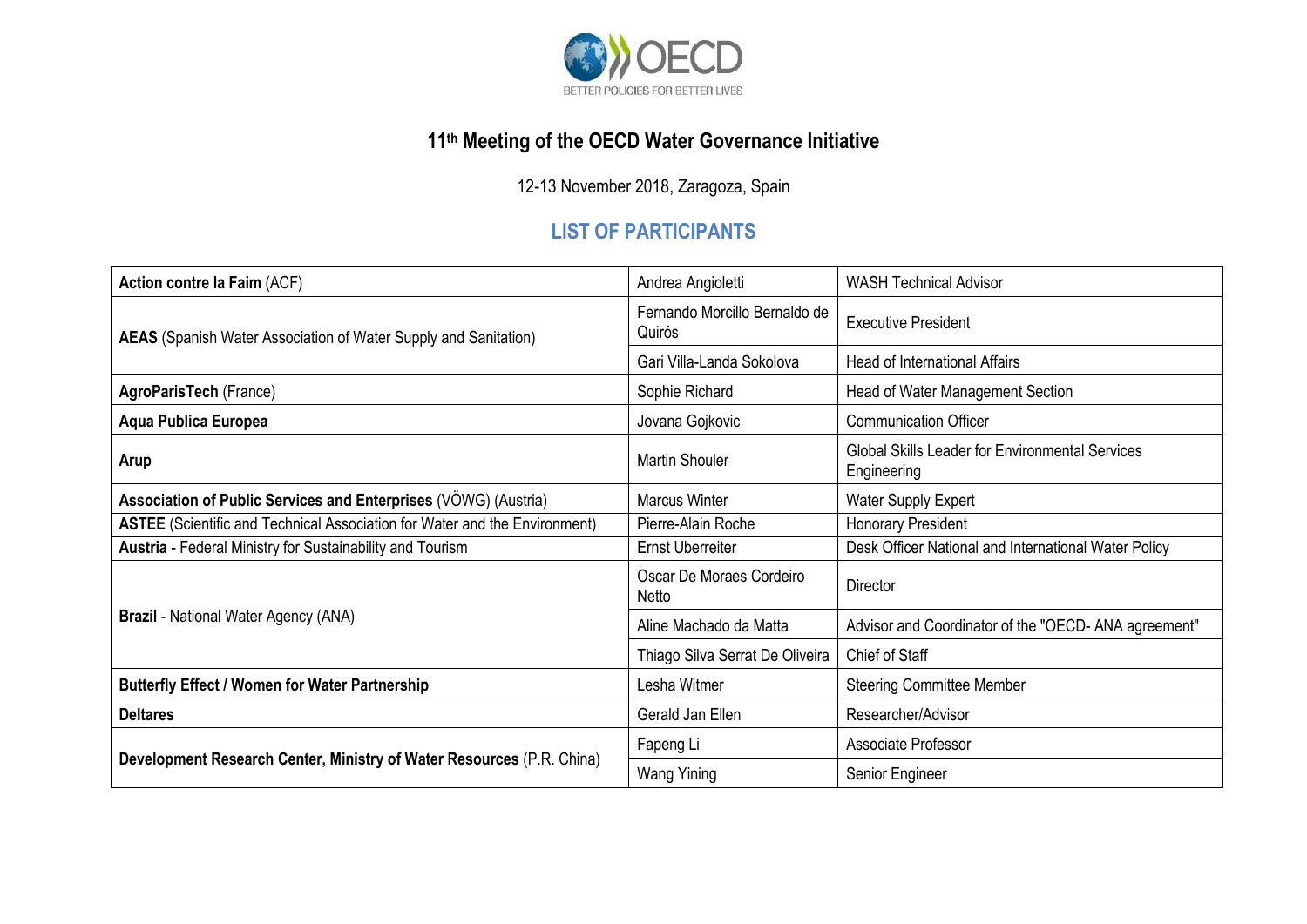| <b>Dutch Water Authorities</b>                                                  | Rob Uijterlinde                | Strategic advisor                                                              |
|---------------------------------------------------------------------------------|--------------------------------|--------------------------------------------------------------------------------|
| <b>Eurocities</b>                                                               | Pilar Megía Rico               | Director of Sustainable Development at Public Water<br>Company of Murcia Spain |
|                                                                                 | Ana Gomis Iborra               | Water Management at Public Water Company of Murcia<br>Spain                    |
| Feria de Zaragoza (Spain)                                                       | <b>Manuel Teruel</b>           | President                                                                      |
|                                                                                 | Rogelio Cuairán                | <b>General Director</b>                                                        |
| Flanders Knowledge Centre Water (Vlakwa/VITO) (Belgium)                         | Dirk Van der Stede             | CEO                                                                            |
| <b>Fundación Aquae</b>                                                          | Amelia Perez Zabaleta          | Director Cátedra Aquae                                                         |
|                                                                                 | Pilar Gracia                   | Researcher Cátedra Aquae                                                       |
| Germany - Federal Ministry for Economic Cooperation and Development (BMZ)       | Michael Eichholz               | Policy Advisor                                                                 |
| Germany - Deutsche Gesellschaft für Internationale Zusammenarbeit (GIZ)<br>GmbH | Katrin Gronemeier              | Component Head, Sustainable Water Policy                                       |
| Global Water Institute, University of New South Wales (Australia)               | Greg Leslie                    | <b>Acting Director</b>                                                         |
| Global Water Operators' Partnerships Alliance / UN-Habitat                      | <b>Jose Luis Martin Bordes</b> | Officer in Charge                                                              |
| <b>Global Water Partnership (GWP)</b>                                           | Francois Brikke                | Senior Network Officer                                                         |
| <b>Icatalist</b>                                                                | Elena Lopez Gunn               | <b>Director</b>                                                                |
| <b>IMDEA</b> (Madrid Institute of Advanced Studies)                             | Gonzalo Delacámara             | Senior Research Fellow and Head of the Water Economics<br>Department           |
| <b>Independent Expert</b>                                                       | Peter Gammeltoft               | Independent Expert                                                             |
| <b>Independent Expert</b>                                                       | lan Barker                     | Independent Expert                                                             |
| <b>International Water Association (IWA)</b>                                    | Carolina Latorre Aravena       | Coordinator of Water Policy and Regulation                                     |
| <b>International Water Resources Association (IWRA)</b>                         | Alice Colson                   | Project Officer                                                                |
| Japan - Ministry of Land, Infrastructure, Transport and Tourism (MLIT)          | Tomoyuki Okada                 | Director for International Coordination of River Engineering                   |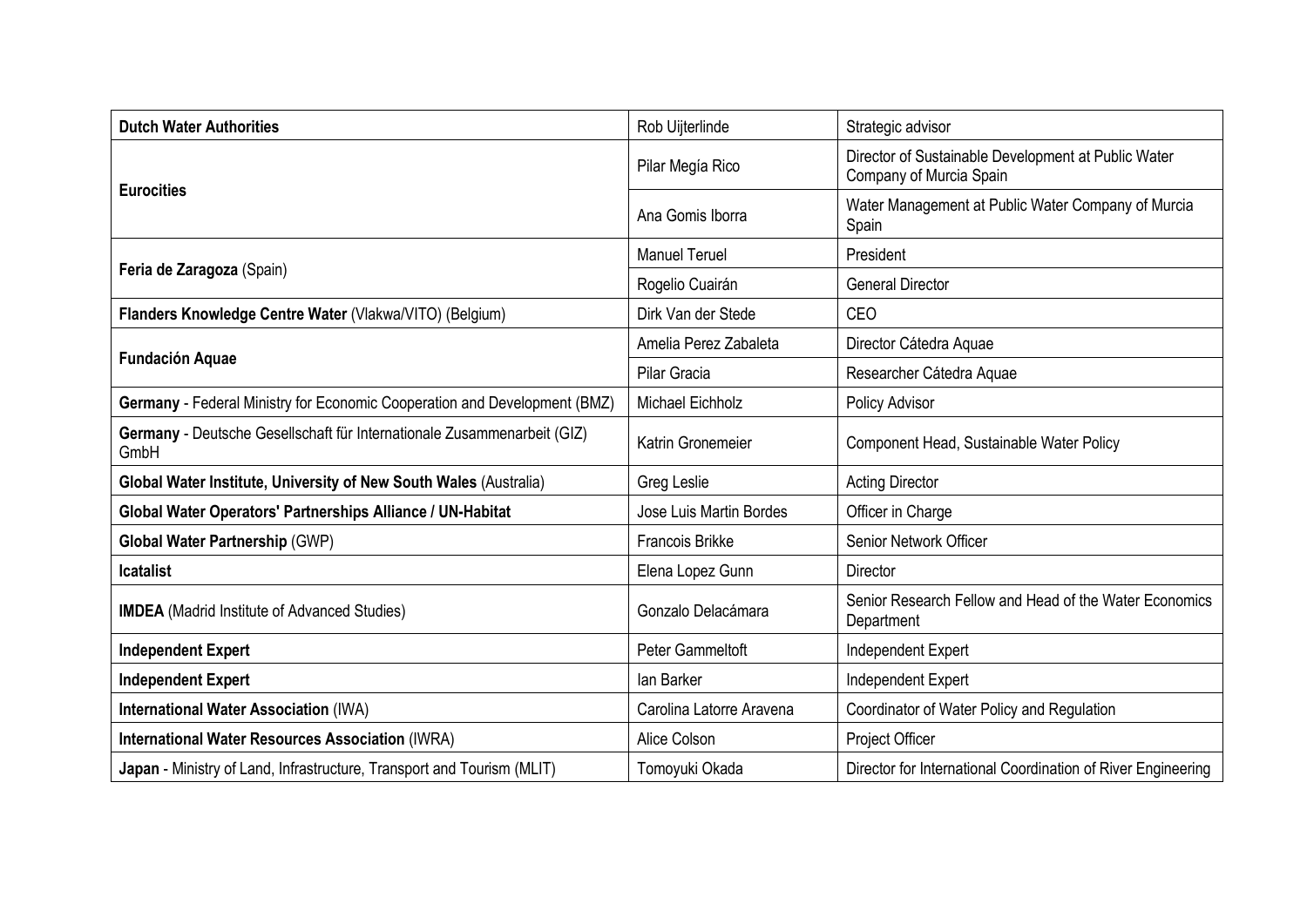| <b>Korea Environment Institute</b>                                                                   | Ik-Jae Kim                     | Senior Research Fellow                                                           |
|------------------------------------------------------------------------------------------------------|--------------------------------|----------------------------------------------------------------------------------|
| <b>Lincoln Institute of Land Policy</b>                                                              | Sena Segbedzi                  | <b>Policy Analyst</b>                                                            |
| Network of Asian River Basin Organisations (NARBO) / Japan Water<br><b>Agency</b>                    | Tadashige Kawasaki             | NARBO Secretariat / Deputy Director, Japan Water Agency                          |
|                                                                                                      | Naoko Kido                     | <b>IWRM Specialist, Japan Water Agency</b>                                       |
| <b>Norwegian Environment Agency</b>                                                                  | Anders Iversen                 | National Water Coordinator                                                       |
| OIEau (International Office for Water) / INBO (International Network of Basin<br>Organisations)      | Daniel Valensuela              | <b>Technical Advisor</b>                                                         |
| Politechnical University of Madrid and Observatory of Water / Botin<br>Foundation (Spain)            | Alberto Garrido                | Vice-Rector for Quality and Efficiency / Director of the<br>Observatory of Water |
| Portuguese Water Partnership (PWP) / University of Lisbon Instituto<br><b>Superior Técnico (IST)</b> | Francisco Nunes Correia        | President of the General Assembly of PWP / Full Professor<br>at IST              |
| Sanitation and Water for All (SWA)                                                                   | Alexandra Reis                 | Advocacy and Communications Manager                                              |
| Stockholm International Water Institute (SIWI)                                                       | Alejandro Jimenez              | Program Director                                                                 |
| South Africa - Water Research Commission                                                             | John Dini                      | Research Manager: Water Governance                                               |
| Spain - Ministry for Ecological Transition                                                           | <b>Manuel Menendez Prieto</b>  | <b>General Director for Water</b>                                                |
|                                                                                                      | Carlos Escartín                | Policy Advisor                                                                   |
| Spain - Ebro River Basin Authority                                                                   | María Dolores Pascual          | President                                                                        |
|                                                                                                      | Rogelio Galván Plaza           | Head of Social and Economical Studies of OPH                                     |
| Spain - Guadalquivir River Basin Authority                                                           | Joaquín Paez Landa             | President                                                                        |
| Spain - Jucar River Basin Authority                                                                  | <b>Teodoro Estrela Monreal</b> | Head of Hydrological Planning Office                                             |
|                                                                                                      | Laura Tanco Ballesteros        | <b>Head of Technical Service</b>                                                 |
| Spain - Mediterranean Network of Basin Organisations (MENBO)                                         | Ramiro Fausto Martínez Costa   | <b>General Coordinator</b>                                                       |
|                                                                                                      | Nuria Rodriguez Murillo        | Programme Officer                                                                |
| Spain - Segura River Basin Authority                                                                 | Mario Andres Urrea Mallebrera  | President                                                                        |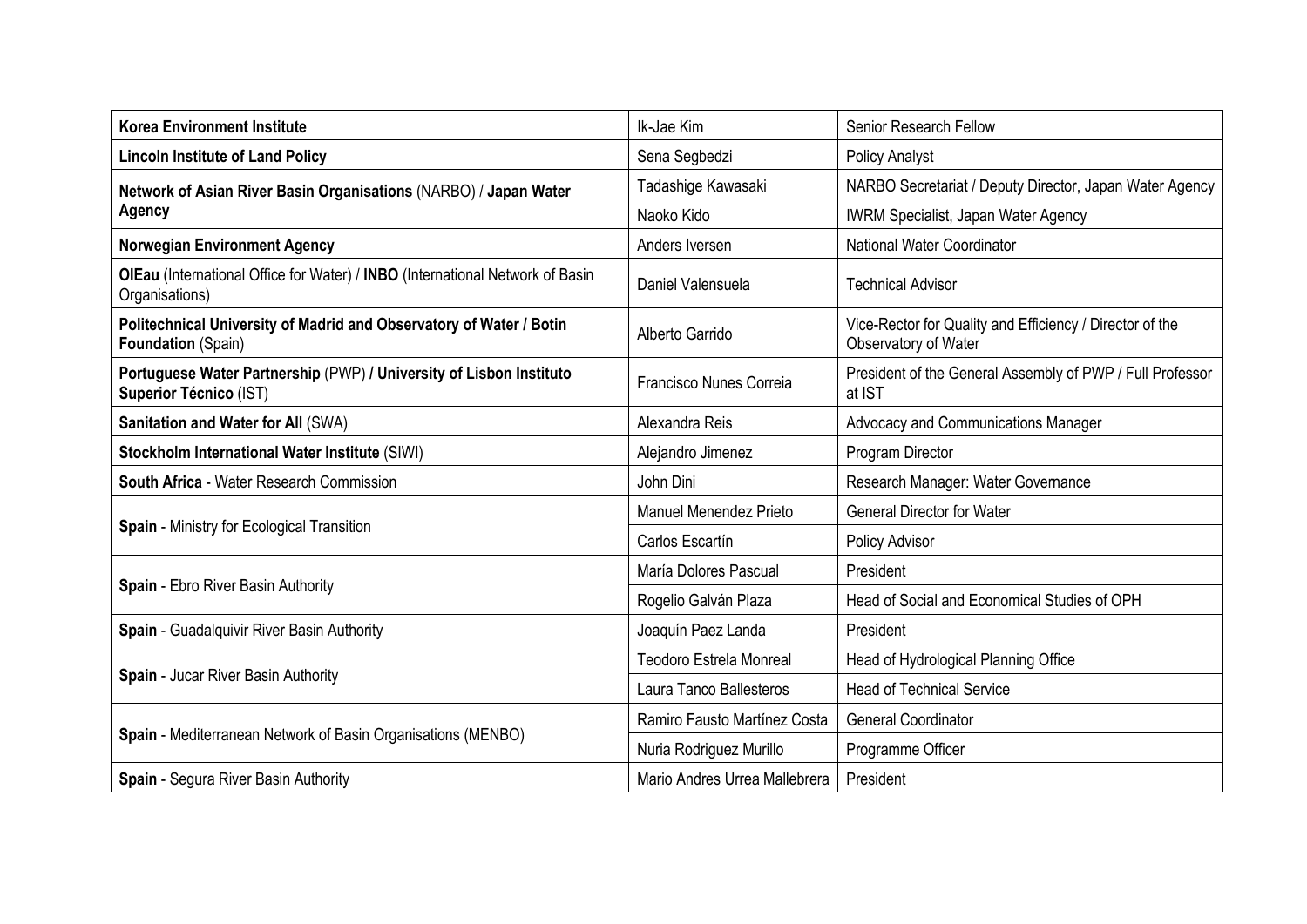| Spain - Aragón Government                                                                                                | Javier Lambán Montañés     | President                                                                                                 |
|--------------------------------------------------------------------------------------------------------------------------|----------------------------|-----------------------------------------------------------------------------------------------------------|
|                                                                                                                          | Joaquín Olona Blasco       | Regional Minister of Rural and Sustainable Development,<br>and President of the Water Institute of Aragon |
|                                                                                                                          | José Luis Castellano Prats | Secretary General of Rural and Sustainable Development                                                    |
|                                                                                                                          | Inés Torralba Faci         | Director of the Water Institute of Aragon                                                                 |
|                                                                                                                          | Ana Montero García         | Head of Water Cycle Infrastructure                                                                        |
| Spain - City of Valladolid                                                                                               | Rosa Huertas Gonzalez      | Director of Economic Department                                                                           |
| <b>SUEZ</b>                                                                                                              | Joannie Leclerc            | Dialogue and Societal Impact Director                                                                     |
|                                                                                                                          | Maëlis Monnier             | Dialogue and Societal Impact Project Officer                                                              |
| Transparency International (TI)                                                                                          | Donal O'Leary              | Senior Advisor                                                                                            |
|                                                                                                                          | MariFeli Fernandez G.      | <b>Water Ethics Specialist</b>                                                                            |
| <b>UNESCO-International Hydrological Programme (UNESCO-IHP)</b>                                                          | Giuseppe Arduino           | Chief, Section on Ecohydrology, Water Quality and Water<br>Education                                      |
| University of Lisbon Instituto Superior Técnico, Civil Engineering Research<br>and Innovation for Sustainability (CERIS) | Susana Neto                | Researcher                                                                                                |
| Waterpreneurs                                                                                                            | Nicolas Lorne              | President and co-founder                                                                                  |
| <b>Water Integrity Network (WIN)</b>                                                                                     | Teun Bastemeijer           | <b>Chief Advisor</b>                                                                                      |
|                                                                                                                          | Binayak Das                | Program Coordinator                                                                                       |
| <b>World Water Council (WWC)</b>                                                                                         | Teresa Liguori             | <b>Project Officer</b>                                                                                    |